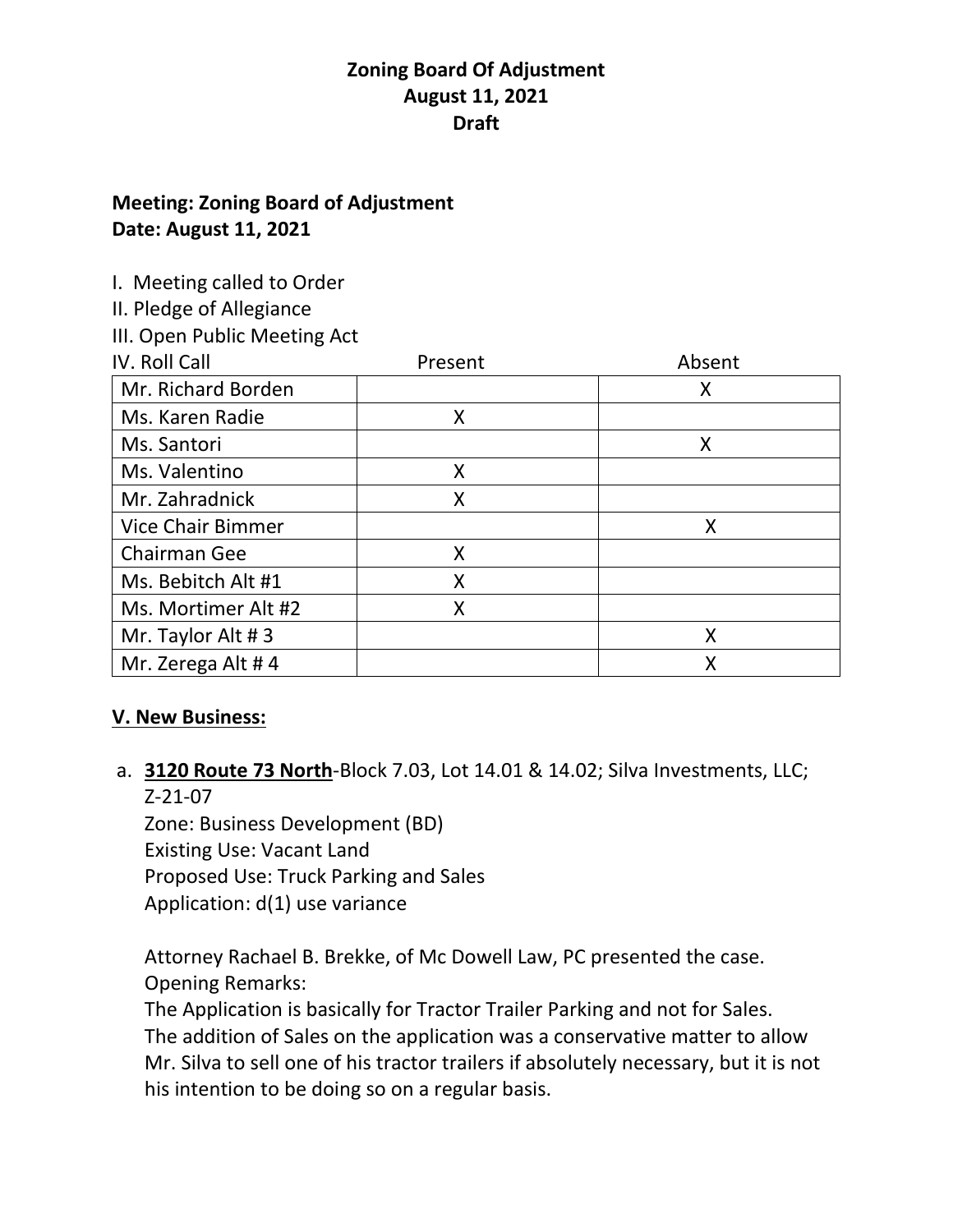Chairman Gee explained that there were only 6 Board Members in attendance, and they would need five affirmative votes for a use variance. Ms. Brekke consulted with her client, and they decided to move forward with the application.

Ms. Brekke introduced Octavia Silva as the owner of Silva Investments, LLC. He was sworn in by Twp. Solicitor Kingsbury.

Ms. Brekke asked Mr. Silva to briefly explain the nature of his business. He owns and operates SG Transportation Services currently out of Philadelphia at 6801 New State Rd. He has been at this location for 10 years. His largest clients are Elite Flowers, Amazon and many local produce growers, including Blueberries.

Ms. Brekke asked Mr. Silva why he wanted to expand into New Jersey? Mr Silva stated that he already pays Road Tax in NJ and a parking location here would eliminate tolls crossing back into Philadelphia. Mr. Silva stated that the hours of operation at the Maple Shade site would be 3-6 pm. The drivers would arrive at the site in their own vehicles, and then pick up their tractor trailer, do their runs and arrive back the next day. He would operate approximately 20-30 tractor trailers from the Maple Shade Site. He would have a Porta Potty placed on the site for drivers. This porta potty would be maintained by a contractor weekly.

Mr. Silva would install a security electric gate that would automatically shut at 7 pm and it would automatically reopen at 7 am.

Ms. Brekke asked if product would be stored in the trailers overnight. Mr. Silva testified that no product would be stored. He maintains his drivers would leave the lot, pick up their load, deliver that load and then return empty to the Proposed Lot.

Ms. Brekke asked Mr. Silva if he had spoken to neighboring businesses? He testified that yes in fact, he had spoken to Suburban Propane and Michael's auto body. His intention is to be a "good Neighbor"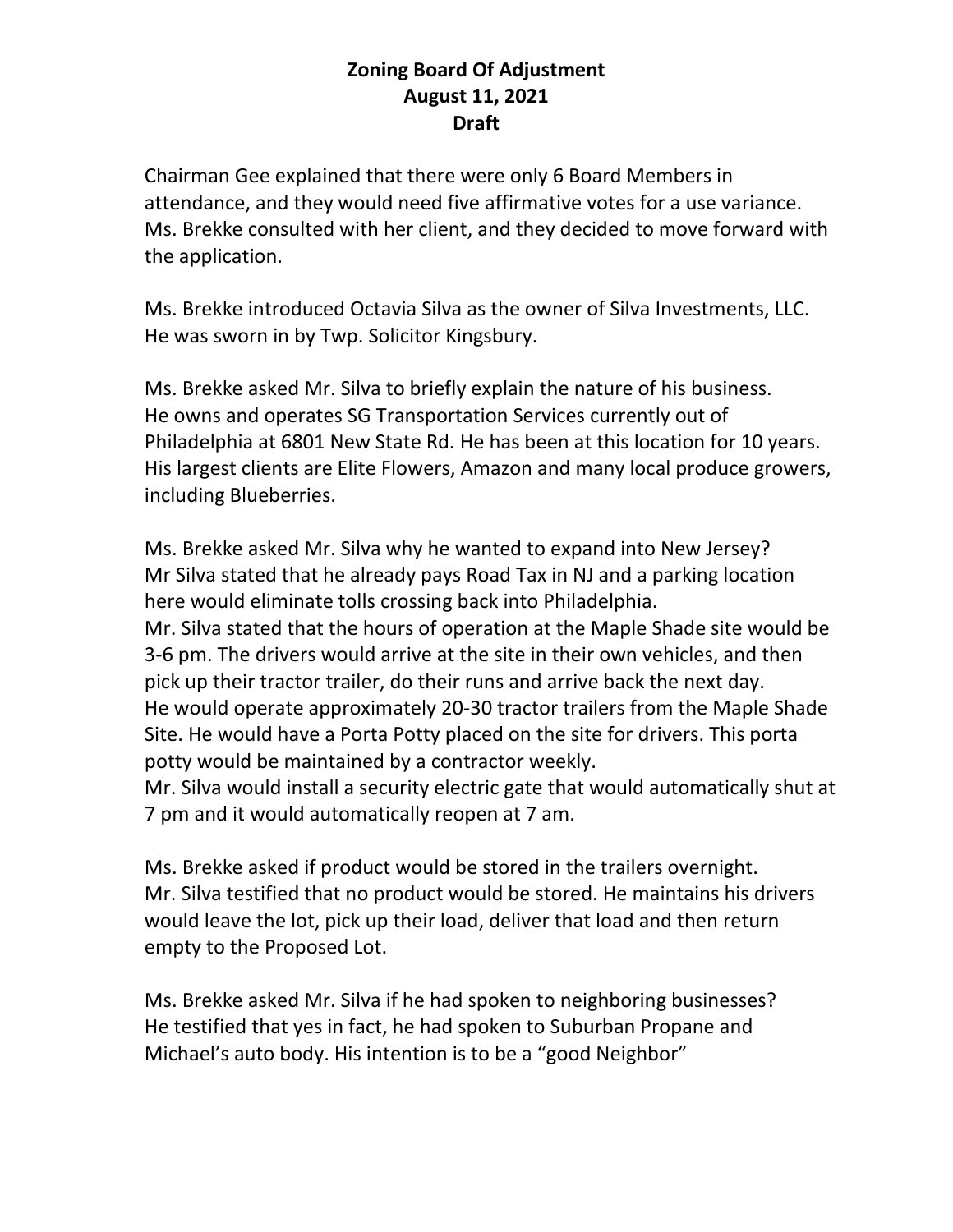Board Member Ms. Valentino asked Mr. Silva about how many drivers would be entering and exiting the lot on any given day?

Mr. Silva stated approximately 18.

Board Zoning Officer Mr. Soni asked if Mr. Silva intended to "Rent Space" to any other outside companies? Mr. Silva stated no.

Chairman Gee wanted to hear about the "use" portion of the application. He reminded Board Members that many of the anticipated questions would be for the Site Plan Board. How is this property going to be used? Chairman Gee is concerned about deceleration and acceleration onto and from Route 73.

Chairman Gee asked Mr. Silva for the rate of entry and exit each day. Mr. Silva stated 10 in and 10 out on an average day.

Ms. Bebitch is concerned about the time frame of drivers exiting onto Route 73( rush hour).

Chairman Gee asked if the applicant had any pictures of his current location to show Board Members.

Mr. Silva has pictures on his cell phone that he shared with Board Members.

Chairman Gee stated he wasn't sure how comfortable Board Members would be with the Porta Potty as the only option for the truck drivers.

Board zoning Officer Soni asked Mr. Silva how he planned on maintaining the porta potty and if he had any plans for Trash?

Mr. Silva said the porta potty would be maintained once a week and the dumpster twice a week.

Ms. Valentino asked why he would need a dumpster?

Mr. Silva stated that on his Philadelphia Site he operates dump trucks as well.

# **VI. Old Business:**